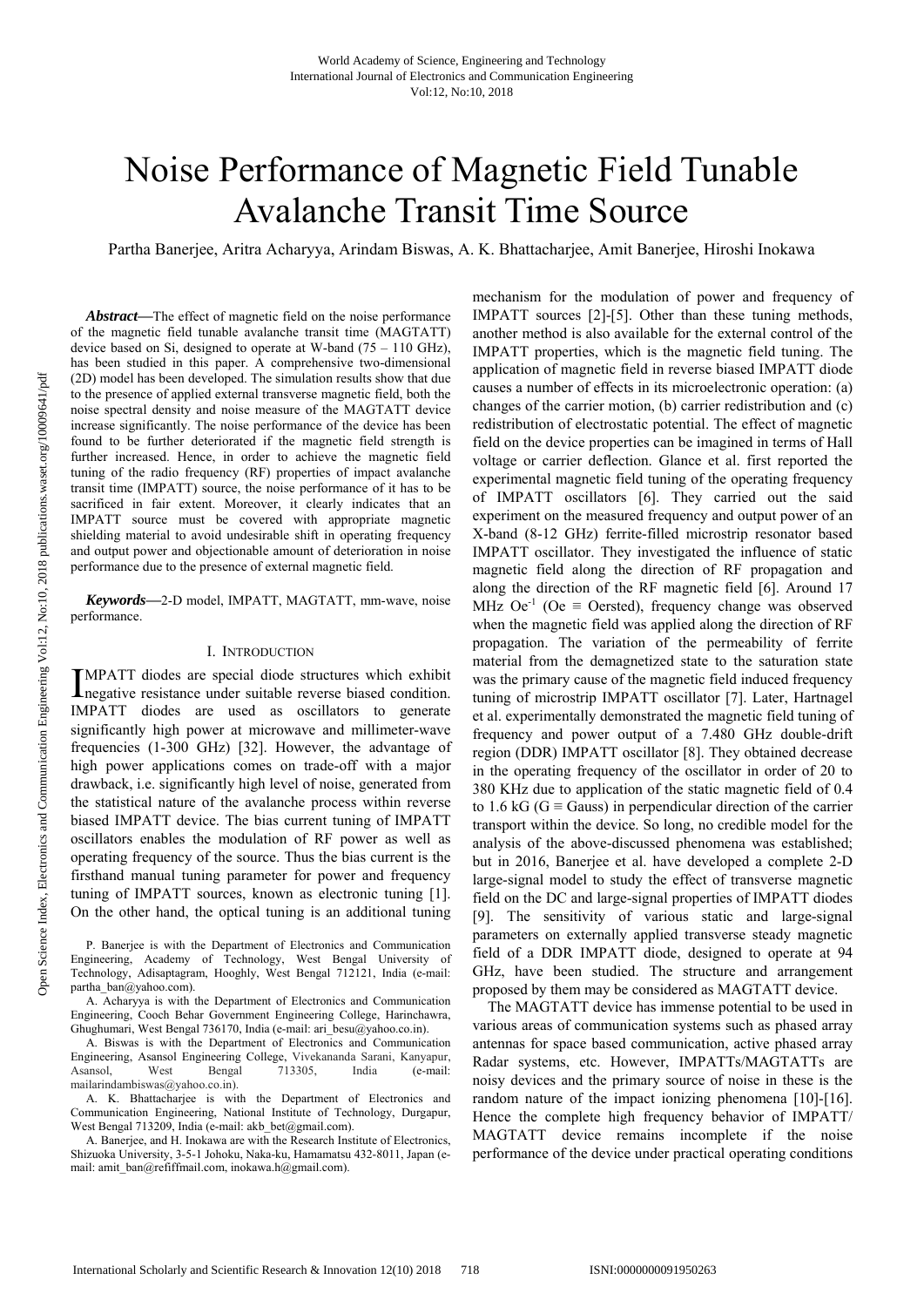has not been studied. In this work, a comprehensive 2-D model for studying the avalanche noise behavior of the MAGTATT device has been developed by the authors. Simulations have been carried out to study the noise performance of MAGTATT device based on Si, designed to operate at W-band by calculating the noise spectral density and noise measure of the device as functions of frequency in absence as well as in presence of the transverse magnetic field. The 2-D simulation technique presented in this paper has also been validated by comparing the simulation results with the numerical results reported earlier [16], [17].

### II.THREE-DIMENSIONAL MODEL

In order to simplify the three-dimensional (3D) modeling of the device, the cross-sectional shape of the MAGTATT device is assumed to be rectangular instead of circular [9], [18]. This also simplifies the mathematical modeling of the arrangement of transverse magnetic field coupling with the reverse biased MAGTATT structure. This further ensures the use of Cartesian coordinate system which is more convenient than the cylindrical coordinate system. However, the shape of the cross-section of the diode does not affect the simulation results, since only the cross-sectional area of the diode is utilized in calculations, not the shape of the cross-section. The 3-D model of the device structure under investigation is shown in Fig. 1. However, in the current modeling, it is found that the consideration of *z*-direction is unnecessary, and 2-D model is enough for the analysis, the reason behind this is discussed in details later. In the present model, the cross-sectional shape of the metallurgical junction (i.e. the *n-p* junction) is taken to be rectangular for simplicity as mentioned earlier [19]. The lengths of  $n^+$ , *n*, *p*,  $p^+$ -layers are denoted by  $W_{n^+}$ ,  $W_n$ ,  $W_p$  and  $W_{p+}$  respectively in Fig. 1. The doping concentrations of the above mentioned layers are denoted by  $N_{n+}$ ,  $N_D$ ,  $N_A$  and  $N_{p+}$ respectively. Width of the device along *x*-direction is *D* and height of the device along *z*-direction is *H*. Thus the crosssectional area of the metallurgical junction is  $A_i = DH$ .



Fig. 1 3D model of the  $n^+$ -*n*- $p$ - $p^+$  structured DDR IMPATT diode ( $w_1 = w_2 = 0.1 \text{ }\mu\text{m}$ ) [9]

| <b>TABLEI</b>                        |                                               |                        |
|--------------------------------------|-----------------------------------------------|------------------------|
| STRUCTURAL AND DOPING PARAMETERS [9] |                                               |                        |
|                                      | Design parameters                             | Values                 |
|                                      | $W_n$ (µm)                                    | 0.400                  |
|                                      | $W_p$ (µm)                                    | 0.380                  |
|                                      | $N_D$ (×10 <sup>23</sup> m <sup>-3</sup> )    | 1.200                  |
|                                      | $N_4$ (×10 <sup>23</sup> m <sup>-3</sup> )    | 1.250                  |
|                                      | $N_{n+}$ (×10 <sup>25</sup> m <sup>-3</sup> ) | 5.000                  |
|                                      | $N_{p+}$ (×10 <sup>25</sup> m <sup>-3</sup> ) | 2.700                  |
|                                      | $A_j(m^{-2})$                                 | $9.6211\times10^{-10}$ |

The MAGTATT device based on Si has been already designed to operate at W-band  $(75 - 110 \text{ GHz})$  in the earlier

work by the authors by choosing the optimum values of  $W_n$ ,  $W_p$ ,  $N_p$ ,  $N_A$ ,  $N_{n+}$  and  $N_{p+}$  [9], [18], [20]. The structural as well as doping parameters of the device are given in Table I. The width (along *x*-direction) and height (along *z*-direction) of the diode have been taken as  $D = 10.0 \text{ }\mu\text{m}$  and  $H = 96.211 \text{ }\mu\text{m}$ respectively. Therefore the junction area of the diode is  $A_i$  =  $DH = 9.6211 \times 10^{-10}$  m<sup>2</sup> which is the same as the junction area of the diode having circular cross-section of radius of 35.0 µm [21].

# III. 2-D MODEL FOR DC SIMULATION

The carrier transport within the device occurs along *y*-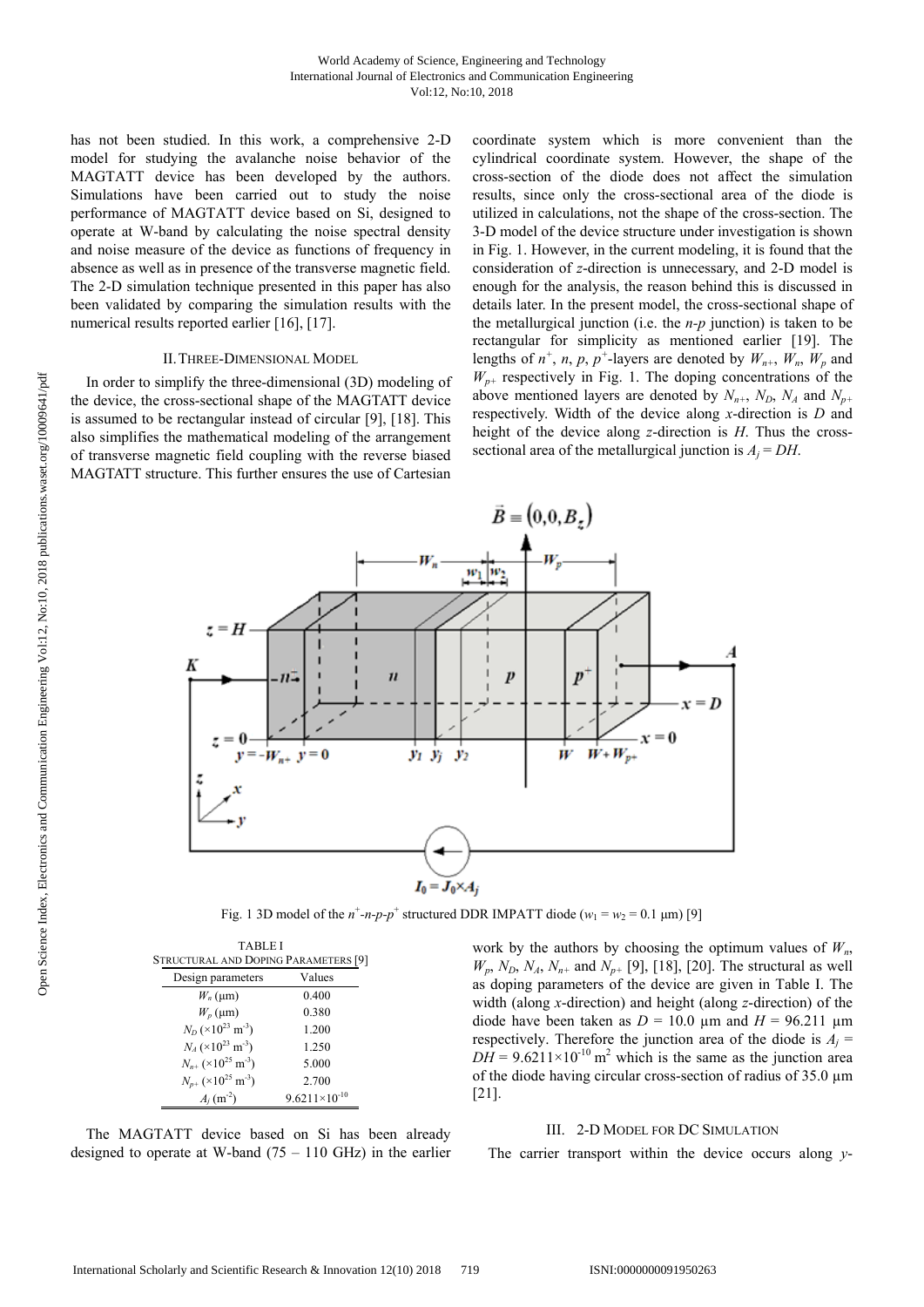direction in the absence of magnetic field. In presence of the magnetic field along +*z*-direction, the Lorentz force deflects the charge carriers into the Hall direction, i.e. either +*x*direction or –*x*-direction depending on the polarity of the charge carriers. If the magnetic field is applied perpendicular to the *xy*-plane, i.e. if the magnetic field has only the *z*component (magnetic flux density  $\vec{B} \equiv (0,0, B_z)$ ), then the deflection of the charge carriers which are flowing along ±*y*direction, are bound to occur along ±*x*-direction as per the direction of the *B* (i.e. along either +*z*-direction or  $-z$ direction). Thus, the distributions of charge carriers are functions of only the space coordinates *x* and *y*. Therefore the problem can easily be reduced to a 2D problem depending only on *x* and *y*-coordinates. Due to the Lorentz force in presence of the magnetic field, the fundamental device equations in steady-state can be written as [9], [22]

(a) Poisson's Equation:

$$
\vec{\nabla}^{2}V^{(\bar{B})}(x,y) = -\frac{q}{\varepsilon_{s}}\left(p^{(\bar{B})}(x,y) - n^{(\bar{B})}(x,y) + N(x,y)\right), \quad (1)
$$

(b) Steady-State Continuity Equations:

$$
\left(\frac{1}{q}\right) \vec{\nabla} \cdot \vec{J}^{(\vec{B})}_{p,n}(x,y) = \pm \begin{pmatrix} G^{(\vec{B})}_{A_p,A_n}(x,y) + G^{(\vec{B})}_{T_p,T_n}(x,y) \\ -R^{(\vec{B})}_{p,n}(x,y) \end{pmatrix}, \quad (2)
$$

(c) Current Density Equations:

$$
J_{p,n}^{(\bar{B})}(x,y) = \left(\frac{1}{1 + (\mu_{p,n}^*\bar{B})^2}\right) \left[\begin{pmatrix} q\mu_{p,n}\left(p^{(\bar{B})},n^{(\bar{B})}(x,y)\right)\xi^{(\bar{B})}(x,y) \\ \mp qD_{p,n}\bar{\nabla}\left(p^{(\bar{B})},n^{(\bar{B})}(x,y)\right) \\ -\mu_{p,n}^*\bar{B}\times\left(q\mu_{p,n}\left(p^{(\bar{B})},n^{(\bar{B})}(x,y)\right)\xi^{(\bar{B})}(x,y)\right) \end{pmatrix}\right] (3)
$$

where  $V^{(\bar{B})}(x, y)$  is the electric potential (electric field  $\bar{\zeta}^{(\bar{s})}(x, y) = -\bar{\nabla} V^{(\bar{s})}(x, y)$ ,  $\bar{J}_p^{(\bar{s})}(x, y)$  and  $\bar{J}_n^{(\bar{s})}(x, y)$  denote electron and hole current densities,  $p^{(\bar{B})}(x, y)$  and  $n^{(\bar{B})}(x, y)$ denote electron and hole concentrations at the space point (*x*,*y*) under the magnetic field of  $B$  and  $\varepsilon_s$  is the permittivity of the semiconductor. Moreover,  $\mu_n$  and  $\mu_p$  are the drift mobilities,  $\mu_n^*$  and  $\mu_p^*$  are the Hall mobilities,  $D_n$  and  $D_p$  are the diffusion constants of electrons and holes respectively, *q* is the elementary charge ( $q = 1.6 \times 10^{-19}$  C),  $\vec{\nabla} \equiv (\partial/\partial x)\hat{x} + (\partial/\partial y)\hat{y}$  is the 2-D del operator; where  $\hat{x}$  and  $\hat{y}$  are the unit vectors along *x* and *y*-directions respectively. Two important electronhole pair (EHP) generation mechanisms such as avalanche (  $G_{A_p, A_p}^{(\bar{B})}(x, y)$  and band-to-band tunneling  $(G_{T_p, T_n}^{(\bar{B})}(x, y))$ generations are taken into account in the present model. Detailed expressions of the avalanche and band-to-band tunneling generation rate of charge carriers as functions of electric field under perpendicular magnetic field as well as the

recombination rate  $(R_{n,n}(x, y))$  of those within the depletion layer of the device have already been reported by the authors [9]. Due to the limitation in space, the above mentioned expressions are not repeated in the present paper. The molecular beam epitaxy (MBE) growth technique is the most favorable process to fabricate MAGTATT device designed to operate at W-band [9], [21]. However, for the mathematical formulation of the 2D doping profile  $(N(x, y))$  of the device a simple formulation of diffusion growth technique has been adopted. By optimizing some important parameters related to the diffusion technique, sharp and most favorable doping profile of the device has been selected which nearly matches with the MBE grown structure [9], [19], [21], especially for the devices operating at or above 94 GHz. The 2D doping profile of the device has been formulated as [9], [23]

$$
N(x, y) = N_n \exp\left(-1.08\lambda_n(y) - 0.78\lambda_n(y)^2\right) \qquad y \le 0
$$
  
\n
$$
= N_D \left[1 - \exp\left(\frac{y}{s}\right)\right] \qquad y_1 < y \le y_1
$$
  
\n
$$
= -N_n \left[\exp\left(-\frac{y}{s}\right) - 1\right] \qquad y_1 < y \le y_2
$$
  
\n
$$
= -N_n \exp\left(-1.08\lambda_n(y) - 0.78\lambda_n(y)^2\right) \qquad y \ge W
$$
  
\n
$$
= -N_p \exp\left(-1.08\lambda_n(y) - 0.78\lambda_n(y)^2\right) \qquad y \ge W
$$

where  $\lambda_n(y) = (W_{n^*} + y)/2\sqrt{Dt_q}$  and  $\lambda_p(y) = (W_{p^*} + y - W)/2\sqrt{Dt_q}$ , *D* is the impurity diffusion constant,  $t_d$  is the time for diffusion, *sis* a constant whose value may be taken as  $\approx$  5 nm and *W* is the depletion layer width  $(W = W_n + W_p)$ . The value of the *Dt<sub>d</sub>* is taken to be  $Dt_d \approx 4.0 \times 10^{-12}$  m<sup>-2</sup>. Here the doping profile near the *n-p* junction (within  $y_1 < y \le y_2$ ) has been approximated by incorporating an appropriate exponential function, while the doping profiles near the  $n-n^+$  and  $p-p^+$  interfaces (i.e.  $y \le 0$  and  $y \geq W$  respectively) are taken into account by an equivalent complementary error function [24]. The values of the parameters *s* and  $Dt<sub>d</sub>$  are optimized to obtain the most favorable doping profiles of the device which nearly match with the MBE grown  $n^+$ - $n$ - $p$ - $p^+$  MAGTATT structure for operation at 94 GHz and above. The  $n^{\dagger}$ -*n* and  $p^{\dagger}$ -*p* interfaces at  $y = 0$  and  $y = W$  respectively are effectively considered as ohmic contacts; since the doping concentrations of  $n^+$ - and  $p^+$ layers are almost  $10^3$  times higher as compared to those of *n*and *p*-epitaxial layers. Thus the boundary conditions for the electric potentials at  $y = 0$  and  $y = W$  for  $0 \le x \le D$  are given by

$$
\left. \frac{\partial V^{(\bar{B})}(x, y)}{\partial y} \right|_{y=0, W} = 0 \qquad \qquad 0 \le x \le D. \tag{5}
$$

The boundary conditions associated with electron and hole components of current densities have been imposed at  $y = 0$ and  $y = W$  for  $0 \le x \le D$  via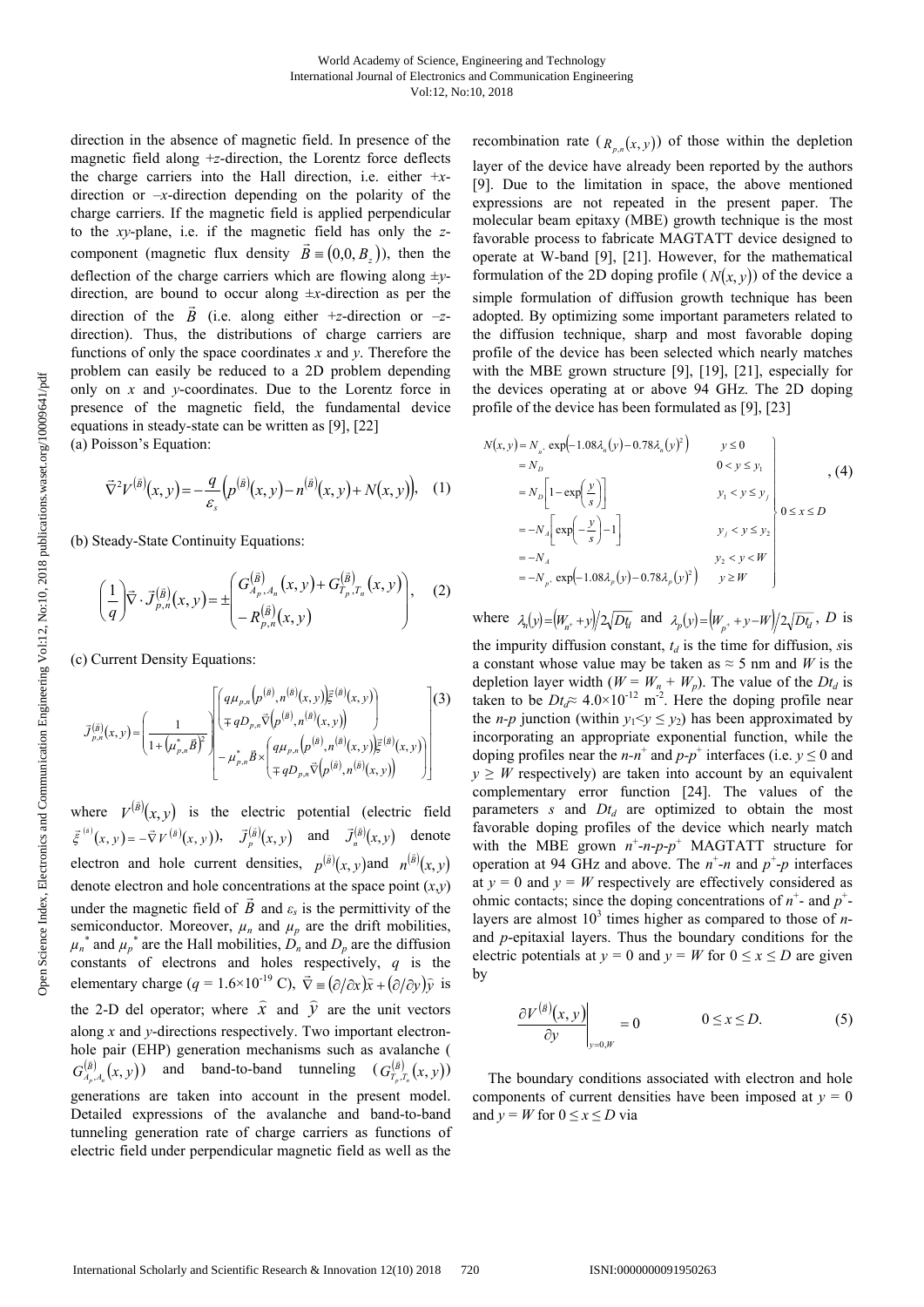$$
\overline{P}^{(\overline{a})}(x,(y=0,W)) = \left[ \mp 1 \pm \frac{2 \overline{J}_{p,n}^{(\overline{a})}(x,(y=0,W))}{\overline{J}_p^{(\overline{a})}(x,(y=0,W)) + \overline{J}_n^{(\overline{a})}(x,(y=0,W))} \right]
$$
  
0 \le x \le D, (6)

where the normalized current density parameter  $(\vec{P}(x, y))$  may be defined as

$$
\vec{P}^{(\vec{a})} = \left(\frac{\vec{J}^{(\vec{a})}_p(x, y) - \vec{J}^{(\vec{a})}_n(x, y)}{\vec{J}^{(\vec{a})}_p(x, y) + \vec{J}^{(\vec{a})}_n(x, y)}\right).
$$
(7)

Along the floating boundaries, i.e. at  $x = 0$  and  $x = D$  for  $0 \leq$  $y \leq W$ , the current density boundary conditions can be written as

$$
\vec{J}_{p,n}^{(\vec{B})}\big((x=0,D),y\big)=0 \qquad \qquad 0 \le y \le W. \tag{8}
$$

As per space charge boundary conditions along the floating boundaries, the following conditions are adopted [23]

$$
\frac{\partial^2}{\partial^2 x} \Big[ p^{(\bar{B})} \big( (x = 0, D), y \big) - n^{(\bar{B})} \big( (x = 0, D), y \big) + N \big( (x = 0, D), y \big) \Big] = 0
$$
  
0 \le y \le W. (9)

Equation (9) is obviously less restraining than the condition of zero space charge variation proposed by Kurata [25]. The asymmetry introduced in the present problem by the applied magnetic field is the primary cause of using (9).

The set of equations (1)-(3) constitutes the complete system to be solved subject to appropriate boundary conditions given in  $(5)-(9)$ . The finite difference discretizations of  $(1)$ ,  $(3)$ ,  $(5)$ , (6), (8) and (9) have been set up by following the procedure adopted in earlier reports [25], [26]. However, a discretization technique similar to the generalized Scharfetter-Gummel scheme proposed by Rudan and Guerrieri has been used for the continuity equations given by (2) which include the magnetic field through (3) [27]. The simultaneous solution of the fully coupled Poisson's equation, continuity equations and current density equations have been obtained subject to the boundary conditions given in (5)-(9) by linearizing the said equations by applying Newton's iteration principle. Solution of the aforementioned system of equations provide important static or DC parameters such as electric potential  $(V^{(\tilde{s})}(x, y))$ , electric field  $(\xi^{(\bar{B})}(x, y))$ , carrier current densities  $(\mathcal{J}_{p,n}^{(\bar{B})}(x, y))$ and carrier concentrations  $(p^{(i)}, n^{(i)}(x, y))$  as functions of both space coordinates *x* and *y* under applied magnetic field of  $\vec{B} \equiv (0,0,B)$ .

## IV. 2D MODEL FOR NOISE SIMULATION

The noise simulation of MAGTATT device requires the outcomes of the DC simulation as the inputs. Output of the noise simulation program provides vital noise parameters such as noise spectral density and noise measure as functions of frequency (*f*) [18]. The primary source of noise in avalanche transit time (ATT) devices is the random generation of EHPs caused by impact ionization. This leads to fluctuations of DC current and electric field which are equivalent to small-signal AC components of the respective parameters even in the absence of time varying voltage across the device [18]. Thus the noise analysis is concerned with the open circuit condition of the device in which time varying applied voltage is not applied. Starting from the small-signal noise fields along *x*and *y*-directions due to the application of the magnetic field along *z*-direction given by

$$
\begin{aligned}\n\vec{e}_n^{(\vec{B})}\!(x,x^{\cdot}) &= \vec{e}_{nr}^{(\vec{B})}\!(x,x^{\cdot}) + i \,\vec{e}_{ni}^{(\vec{B})}\!(x,x^{\cdot}) \\
\vec{e}_n^{(\vec{B})}\!(y,y^{\cdot}) &= \vec{e}_{nr}^{(\vec{B})}\!(y,y^{\cdot}) + i \,\vec{e}_{ni}^{(\vec{B})}\!(y,y^{\cdot})\n\end{aligned} \tag{10}
$$

respectively (where  $i = \sqrt{-1}$ ), four second order differential equations in the real  $(\vec{e}_{nr}^{(\vec{B})}(x, x), \vec{e}_{nr}^{(\vec{B})}(y, y))$  and imaginary (  $\vec{e}_{ni}^{(\vec{B})}(x, x^{\cdot}), \vec{e}_{ni}^{(\vec{B})}(y, y^{\cdot})$  parts of the noise fields  $\vec{e}_{n}^{(\vec{B})}(x, x^{\cdot})$  and  $\vec{e}_n^{(\vec{B})}(y, y)$  are framed [14], [16]-[19]. These second order differential equations are given by

$$
\frac{\partial^2 \bar{e}_{n_r,m}^{(\bar{B})}(x,x')}{\partial x^2} + (\alpha_{n(SC)}(x) - \alpha_{p(SC)}(x)) \frac{\partial \bar{e}_{n_r,m}^{(\bar{B})}(x,x')}{\partial x}
$$
\n
$$
- \left(\frac{2r_n(x)\omega}{\bar{v}(x)}\right) \frac{\partial \bar{e}_{n_r,m}^{(\bar{B})}(x,x')}{\partial x}
$$
\n
$$
+ \left[\left(\frac{\omega^2}{\bar{v}(x)}\right) - H(x) - \left(\frac{qr_p(x)}{\bar{v}(x)}\right) \frac{\partial (G_{T,n}(x) + G_{T,p}(x))}{\partial \zeta(x)}\right] \bar{e}_{n_r,m}^{(\bar{B})}(x,x')
$$
\n
$$
- \left(\frac{2\bar{\alpha}(x)\omega}{\bar{v}(x)}\right) \bar{e}_{n_r,m}^{(\bar{B})}(x,x') = \left\{\left(\frac{2qr_p(x)r(x')}{\bar{v}(x)\epsilon_s}\right)\right\}
$$
\n
$$
\frac{\partial^2 \bar{e}_{n_r,m}^{(\bar{B})}(y,y')}{\partial y^2} + (\alpha_{n(SC)}(y) - \alpha_{p(SC)}(y)) \frac{\partial \bar{e}_{n_r,m}^{(\bar{B})}(y,y')}{\partial y}
$$
\n
$$
- \left(\frac{2r_n(y)\omega}{\bar{v}(y)}\right) \frac{\partial \bar{e}_{n_r,m}^{(\bar{B})}(y,y')}{\partial y}
$$
\n
$$
+ \left[\left(\frac{\omega^2}{\bar{v}(y)^2}\right) - H(y) - \left(\frac{qr_p(y)}{\bar{v}(y)\epsilon_s}\right) \frac{\partial (G_{T,n}(y) + G_{T,p}(y))}{\partial \zeta(y)}\right] \bar{e}_{n_r,m}^{(\bar{B})}(y,y')
$$
\n
$$
- \left(\frac{2\bar{\alpha}(y)\omega}{\bar{v}(y)}\right) \bar{e}_{n_r,m}^{(\bar{B})}(y,y') = \left\{\left(\frac{2qr_p(y)r(y')}{\bar{v}(y)\epsilon_s}\right) \omega\right\}
$$
\n(12)

where

 $\overline{v}(x) = (v_n(x)v_p(x))^{\frac{1}{2}}, \overline{v}(y) = (v_n(y)v_p(y))^{\frac{1}{2}},$  $\overline{\alpha}(x) = (\alpha_n(x)v_n(x) + \alpha_n(x)v_n(x))/2\overline{v}(x)$ ,  $\overline{\alpha}(y) = (\alpha_n(y)v_n(y) + \alpha_n(y)v_n(y))/2\overline{v}(y),$  $r_{n,n}(x) = (v_n(x) \pm v_n(x))/2\overline{v}(x),$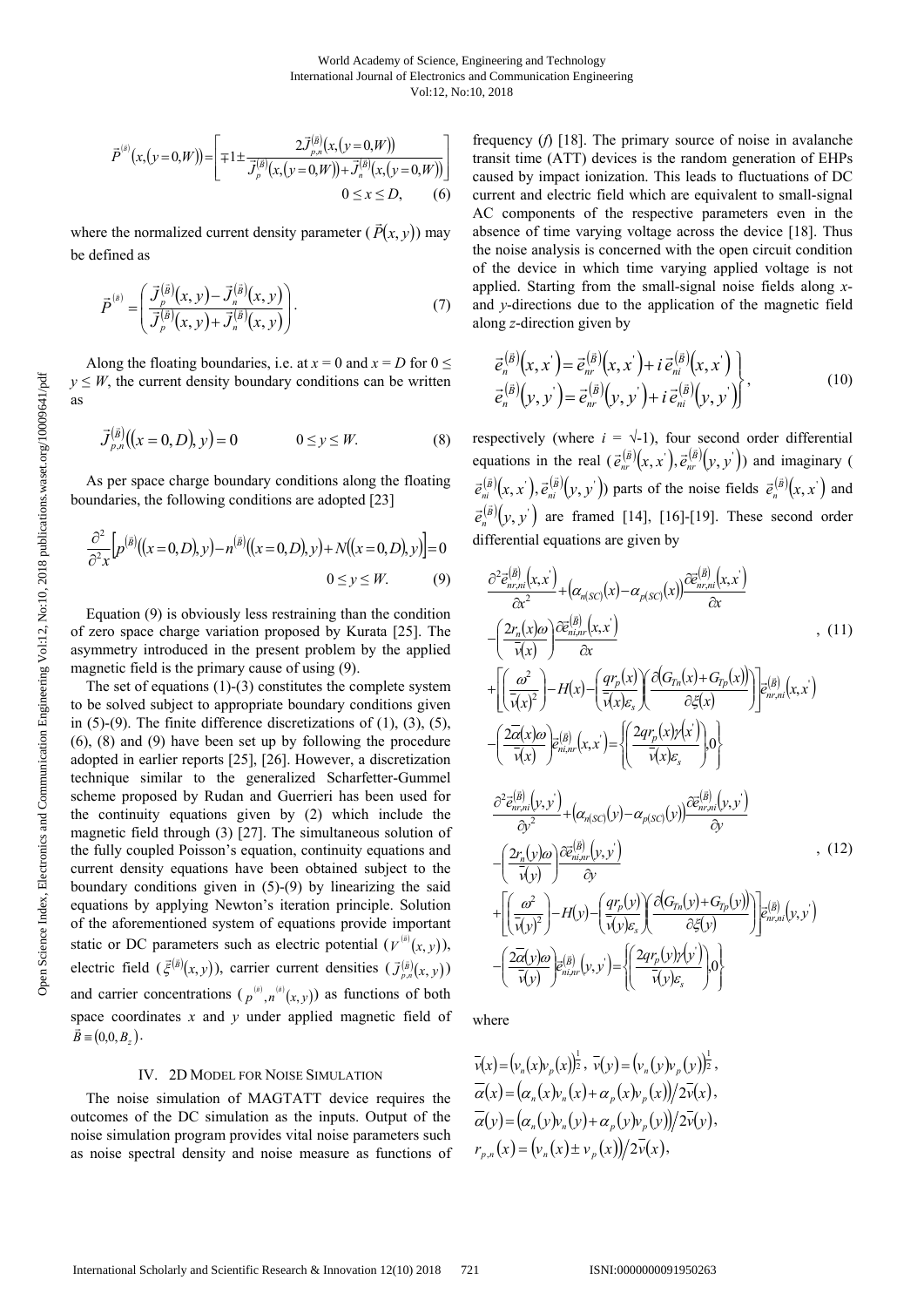$$
r_{p,n}(y) = (\nu_n(y) \pm \nu_p(y))/2\overline{\nu}(y),
$$
  
\n
$$
H(x) = (2J_0/\overline{\nu}(x)\varepsilon_s)(\overline{\partial a}(x)/\partial \xi(x)) + (\overline{\partial}(\alpha_p(x) - \alpha_n(x))/\partial \xi(x))(\partial \xi_s(x)/\partial x),
$$
  
\n
$$
H(y) = (2J_0/\overline{\nu}(y)\varepsilon_s)(\overline{\partial a}(y)/\partial \xi(y)) + (\overline{\partial}(\alpha_p(y) - \alpha_n(y))/\partial \xi(y))(\partial \xi_s(y)/\partial y),
$$
  
\n
$$
\xi_s(x) = \xi(x) - (q/\varepsilon_s) \int_{y=0}^{x=D} N(x)dx,
$$
  
\n
$$
\xi_s(y) = \xi(y) - (q/\varepsilon_s) \int_{y=0}^{y=W} N(y)dx \text{ and } \omega = 2\pi f.
$$

The space dependent material parameters such as ionization rate  $(\alpha_{p,n}(x, y))$  and drift velocity  $(\nu_{p,n}(x, y))$  of charge carriers are functions of electric field [18]. Since the solution of the steady-state fundamental device equation (1)-(3) provides the DC electric field distribution ( $\vec{\xi}(x, y)$  vs. *x* vs. *y*) within the space charge region of the device, all the afore mentioned field dependent parameters are nothing but the outcomes of the DC simulation which are included in (11) and (12) in order to obtain the noise parameters of the device in absence of in presence of the magnetic field.

The noise fields are assumed to be due to noise sources  $\gamma(x') = \alpha_n(x')v_n(x')h_n(x') + \alpha_n(x')v_n(x')p(x')$  and  $y(y') = \alpha_n(y) y_n(y) + \alpha_n(y) y_n(y) p(y)$  located at the space point *x'* and *y'* respectively within the space charge region of the device [16]-[19]. Simultaneous numerical solutions of (11) and (12) subject to appropriate boundary conditions at the depletion layer edges are obtained by using Runge-Kutta method [16]-[19]. The boundary conditions at the floating boundaries, i.e. at  $x = 0$  and  $x = D$  for  $0 \le y \le W$ are given by

$$
\left[ \pm \frac{i\omega}{v_{n,p}(x)} + \frac{\partial}{\partial x} \right] \vec{e}_n^{(\vec{B})}(x, x^{\cdot}) = 0 \text{ at } (x = 0, D), \text{ for } 0 \le y \le W. \tag{13}
$$

Similarly the boundary conditions at  $n^{\dagger}$ -*n* and  $p^{\dagger}$ -*p* interfaces, i.e. at  $x = 0$  and  $x = W$  for  $0 \le x \le D$  are given by

$$
\left[\mp \frac{i\omega}{v_{n,p}(y)} + \frac{\partial}{\partial y}\right] \vec{e}_n^{(\vec{B})}(y, y') = 0 \text{ at } (y = 0, W), \text{ for } 0 \le x \le D.
$$
\n(14)

The procedure described in earlier reports is followed to obtain the distribution of noise field in the depletion layer of the device from simultaneous solution of (11) and (12) subject to boundary conditions given in (13) and (14) respectively [16]-[19]. In order to calculate the noise field along *x*direction, the noise source *γ*(*x'*) is first taken at one end of the device, i.e. at  $x = 0$  (for all  $y \in [0, W]$ ). Then  $y(x')$  is shifted to the next space point and the procedure is repeated until the other end of the device  $(x = D, y \in [0, W])$  is reached. Similarly, noise field along *y*-direction has been calculated by shifting the noise source  $\gamma(y')$  from  $y = 0$  to  $y = W$  for all  $x \in [0, D]$ . Now the magnitude of the resultant noise field under perpendicular magnetic field can be obtained as

$$
\left|\vec{e}_n^{(\vec{B})}\!\!\left(\!\left(x,x^{'}\right)\!\left(y,y^{'}\right)\!\right)\!\right| = \!\left(\left|\vec{e}_n^{(\vec{B})}\!\!\left(x,x^{'}\right)\!\right|^2 + \left|\vec{e}_n^{(\vec{B})}\!\!\left(y,y^{'}\right)\!\right|^2\right)^{\frac{1}{2}}.\tag{15}
$$

Numerical integration of the magnitude of the 2-D noise electric field  $\vec{e}_n((x, x^{\prime}) (y, y^{\prime}))$  over  $x = 0$  to  $x = W$  for all  $y \in [0, W]$  and  $y = 0$  to  $y = W$  for all  $x \in [0, D]$  provides the terminal voltages  $v_t^{(B)}(x, y)$  $\overline{B}(\vec{x}, \vec{y})$  due to the noise source at  $(\vec{x}, \vec{y})$ , i.e.

$$
v_t^{(\bar{B})}(x', y') = -\int_{x=0}^{x=D} \int_{y=0}^{y=W} \left| \vec{e}_n^{(\bar{B})}((x, x'), (y, y')) \right| dx dy.
$$
 (16)

The transfer impedance of the device at space point  $(x', y')$  is defined as

$$
z_{t}^{(\bar{B})}(x^{\cdot},y^{\cdot}) = \frac{v_{t}^{(\bar{B})}(x^{\cdot},y^{\cdot})}{i_{n}(x^{\cdot},y^{\cdot})},
$$
\n(17)

where  $i_n(x',y')$  is the average current generated in the intervals *dx'* and *dy'* due to  $γ(x')$  and  $γ(y')$  located at *x'* and *y'* respectively. Now the mean-square noise voltage  $({\langle v_{n(SC)}^2 \rangle})$  is obtained as [12]

$$
\langle v_n^2 \rangle^{(\bar{B})} = 2q^2 \, df \, . \, A_j \int_{x=0}^{x=Dy=W} \left| z_i^{(\bar{B})} \left( x^{\cdot}, y^{\cdot} \right) \right|^2 \left( \gamma \left( x^{\cdot} \right)^2 + \gamma \left( y^{\cdot} \right)^2 \right)^{\frac{1}{2}} dx^{\cdot} dy^{\cdot} \,, \tag{18}
$$

where  $A_i$  is the effective junction area of the device. Meansquare noise voltage per bandwidth is the noise spectral density (i.e.  $\langle v_n^2 \rangle^{(B)}/dt$  $\langle v_n^2 \rangle \overline{d}f \overline{V^2}$  s). The noise performance of the MAGTATT device in absence or presence of the magnetic field can be evaluated from a parameter known as the noise measure. This parameter is defined as [12], [28]

$$
M_N^{(\bar{B})} = \frac{\langle v_n^2 \rangle^{(\bar{B})} / df}{4k_B T \left( -Z_R^{(\bar{B})}(f) - R_S \right)},
$$
(19)

where  $Z_R^{(\tilde{B})}(f)$  $\bar{f}(\hat{f})$  is the negative resistance of the device which is a function of frequency and magnetic field [9],  $R_S$  is the positive parasitic series resistance of the device,  $k_B$  is the Boltzmann's constant  $(k_B = 1.38 \times 10^{-23} \text{ J K}^{-1})$  and *T* is the absolute temperature in Kelvin (K).

#### V.RESULTS AND DISCUSSION

The noise performance of the MAGTATT device under consideration has been investigated in this section in absence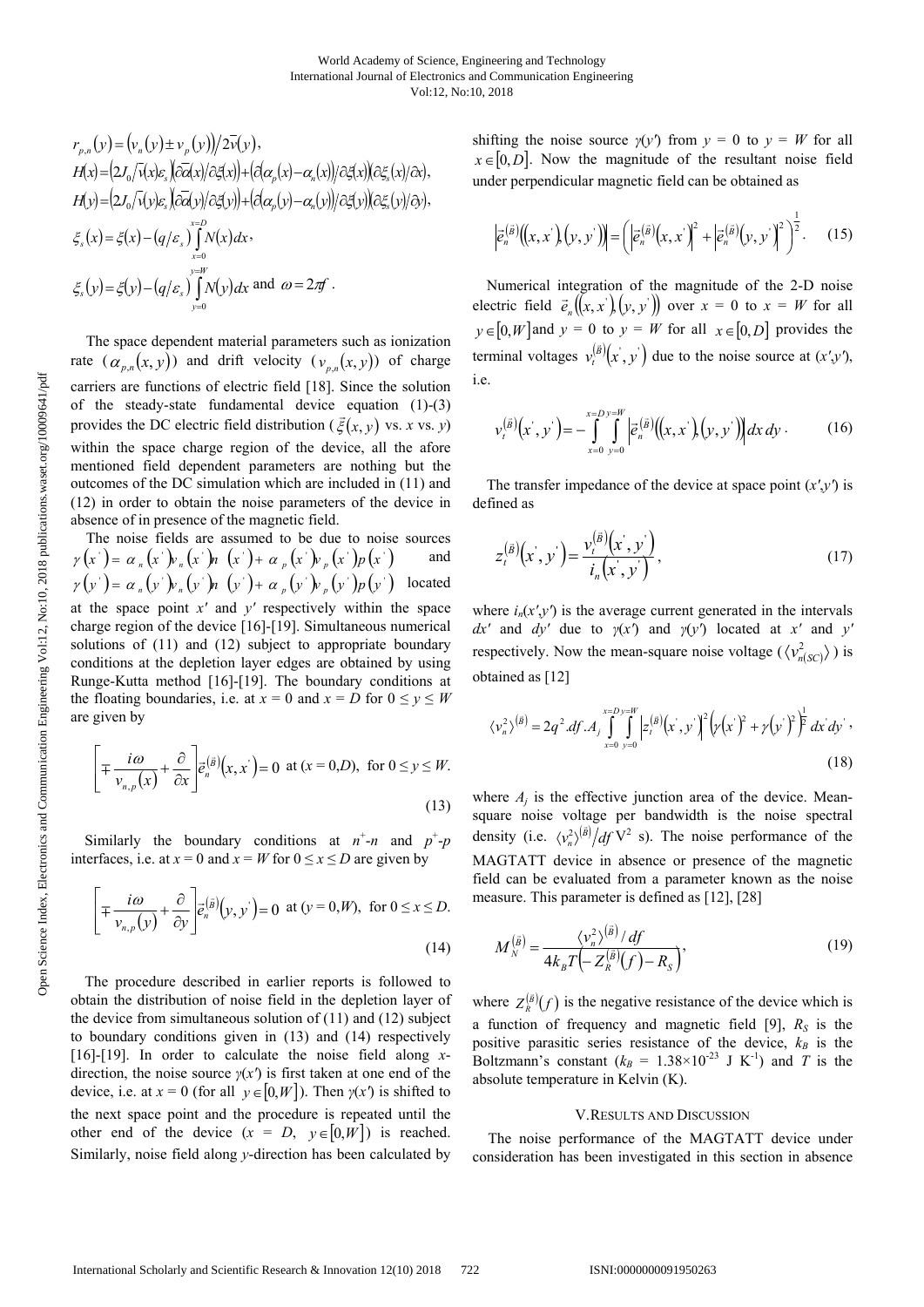of the magnetic field ( $|B_z| = 0$  T) as well as in present of the magnetic field ( $|B_z| = 1.0 - 5.0$  T) for the bias current densities of 2.6×10<sup>8</sup>, 3.0×10<sup>8</sup>, 3.4×10<sup>8</sup> and 3.8×10<sup>8</sup> A m<sup>-2</sup>. Such high magnetic field can be practically produced by cryogenicallycooled superconducting electromagnet coil [29].



Fig. 2 Variations of avalanche zone width of MAGTATT device with applied transverse magnetic field for different bias current densities

The principal basis of noise in MAGTATT device is the random impact ionization phenomena within the avalanche zone of the device. Figs. 2 (a)-(d) show the variations of avalanche zone width of MAGTATT device with applied magnetic field varying from  $-5.0$  to  $+5.0$  T, for different bias current densities. It is observed from Figs. 2 (a)-(d) that the avalanche region of the device broadens due to the application of magnetic field. The width of the avalanche zone increases slightly with the increase of the magnitude of the transverse magnetic field. Deflection of charge carriers along ±*x* directions occurs depending on the polarities of those, due to the application of steady magnetic field along the perpendicular direction (along *z*-direction) to the direction of carrier movement (along *y*-direction). This, in turn, increases the effective depletion region width of the device for a given bias current density. Effective increment of the depletion region causes increase in the average kinetic energy of charge carriers moving under electric field by providing those extra regions for drift. This ensures premature growth of the impact ionization followed by charge multiplication phenomena. Therefore the total generation regions at both sides of the metallurgical junction widen in order to support the extra ionizing collisions. Sensitivity of the avalanche width with respect to the magnetic field (directed perpendicular to the carrier motion within the device) can be defined as [9]

$$
S_X = \left| \frac{\Delta x_A^{(B_z)}}{\Delta B_z} \right|_{B_z = B_f},
$$
\n(20)

where  $\Delta B_z = B_f - B_i$ ,  $B_f$  is the value of the magnetic field for which the sensitivity is to be calculated and  $B_i$  is the value of the magnetic field just earlier than  $B_f$ . The subscript of (20) indicates that the sensitivity is calculated for  $B_z = B_f$ . The magnetic field sensitivity of avalanche width of the MAGTATT device varies from  $0.2 \times 10^{-4}$  to  $0.5 \times 10^{-4}$  µm T<sup>-1</sup> for the increase of magnetic field from 0.0 to  $\pm$ 5.0 T for the bias current density of  $2.6 \times 10^8$  A m<sup>-2</sup>. Thus broader avalanche region due to the presence of the transverse magnetic field indicates greater amount of random ionizing collisions with leads to increase the avalanche noise under reverse bias.

Fig. 3 shows the variations of noise spectral density (  $\langle v_n^2 \rangle^{(B_2)} / df$  ) of MAGTATT device with frequency for different applied transverse magnetic fields  $(|B_z| = 0.0 - 5.0$  T) for the bias current density of  $2.6 \times 10^8$  A m<sup>-2</sup>. It is interesting to observe from Fig. 3 that at lower frequencies, smaller than the optimum frequency of the device [9], noise spectral density decreases with the increase of the applied transverse magnetic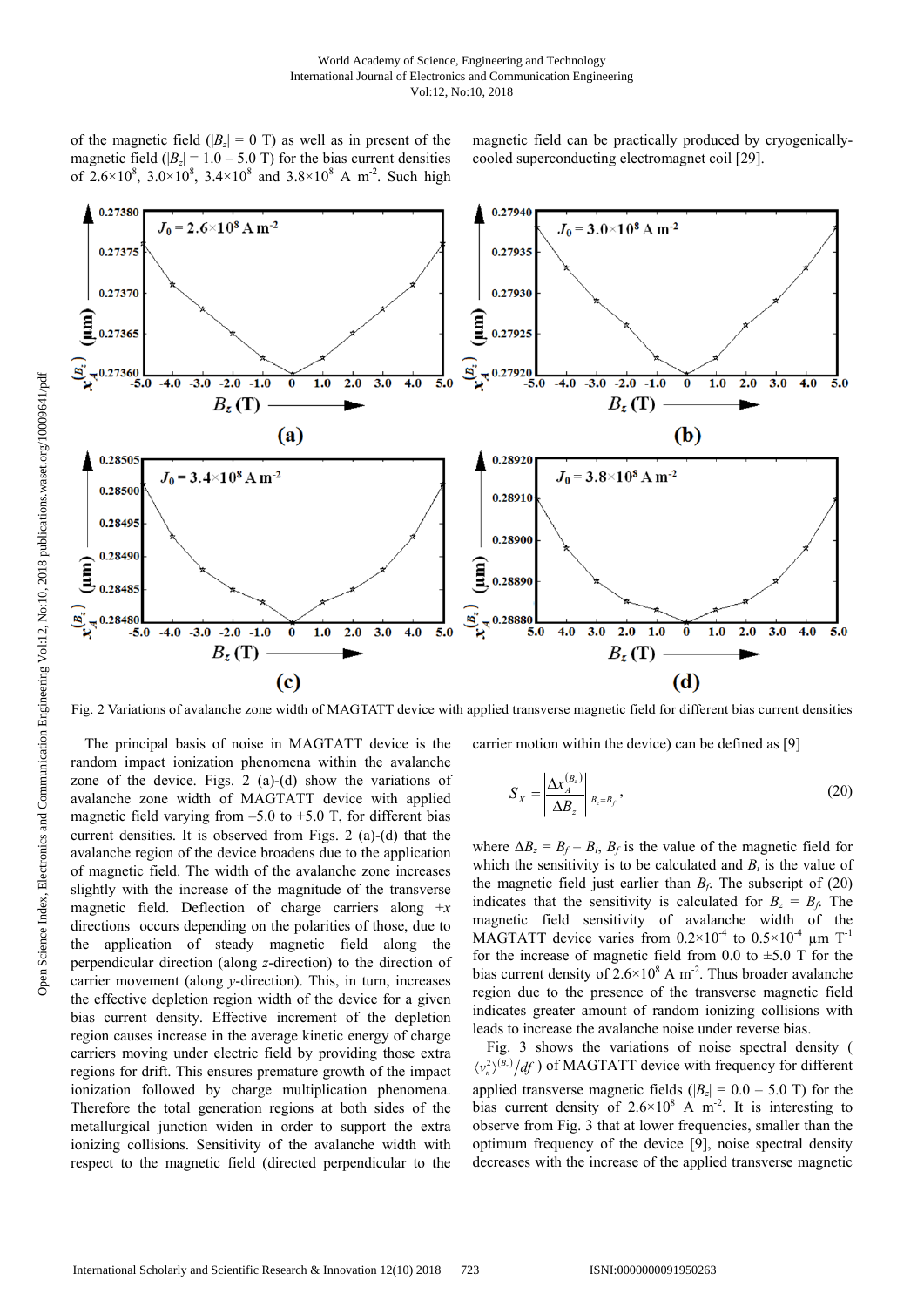#### World Academy of Science, Engineering and Technology International Journal of Electronics and Communication Engineering Vol:12, No:10, 2018

field. However, near the optimum frequency of the device, noise spectral density attains its peak value; and this peak noise spectral density of the device increases significantly with the increase of the applied transverse magnetic field. Under the practical operating conditions, the device mounted inside the cavity is tuned to the optimum frequency via mechanical and electronic tuning provisions in order to achieve highest RF power output. Therefore, under practical operating conditions, the noise spectral density of the device

should attain the value near to its peak value. Thus peak noise spectral density determines the noise performance of the device. Figs. 4 (a) and (b) show the variations of peak noise spectral density of MAGTATT device with the frequency associated with that peak as well as with applied transverse magnetic field for different bias current densities. It is noteworthy from Figs. 4 (a) and (b) that for both the cases peak noise spectral density increases significantly with the increase of the bias current density.



Fig. 3 Variations of noise spectral density of MAGTATT device with frequency for different applied transverse magnetic fields for the bias current density of  $2.6 \times 10^8$  A m<sup>-2</sup>

Variations of noise measure of MAGTATT device with frequency for different applied magnetic fields for the bias current density of  $2.6 \times 10^8$  A m<sup>-2</sup> have been shown in Fig. 5. The noise measure of the device as function of frequency has been calculated by assuming a fictitious value of the series resistance, i.e.  $R_s = 0$  Ω. Later, the effect of series resistance on the noise measure of the device has been studied. It is observed that the noise measure of the MAGTATT device attains is minimum value at a frequency near to the optimum frequency of the device. This minimum value is corresponding to the peak value of the negative resistance  $(Z_R^{(B_2)}(f))$  of the device at that frequency. Under practical operating conditions, this minimum value of the noise measure of the device is important because under these conditions, the device is tuned to the optimum frequency as mentioned earlier. It is observed from Fig. 5 that the minimum value of the noise measure increases with the increase of the magnitude of applied transverse magnetic field. Figs. 6 (a) and (b) show the variations of minimum noise measure of MAGTATT device

with the frequency associated with that minimum as well as as with applied transverse magnetic field for different bias current densities for  $R_s = 0 \Omega$ . Again, it is noteworthy that the minimum value of noise measure reduces significantly with the increase of the bias current density. The magnitude of the negative resistance of the device increases considerably with the increase of the bias current density [9]. This increment of the magnitude of the negative resistance dominates the enhancement in the noise spectral density due to the increase in bias current density by several orders. Therefore, the denominator of (19) dominates over the numerator of the same. Consequently, inverse relation of noise measure with the bias current density seizes.

Now the realistic values of series resistance have been taken into account while calculating the noise measure of the MAGTATT device under consideration designed to operate at W-band. The series resistance values ranging from 0-0.5  $\Omega$ have been considered for the present study. This range of values is quite realistic for W-band DDR IMPATTs [21].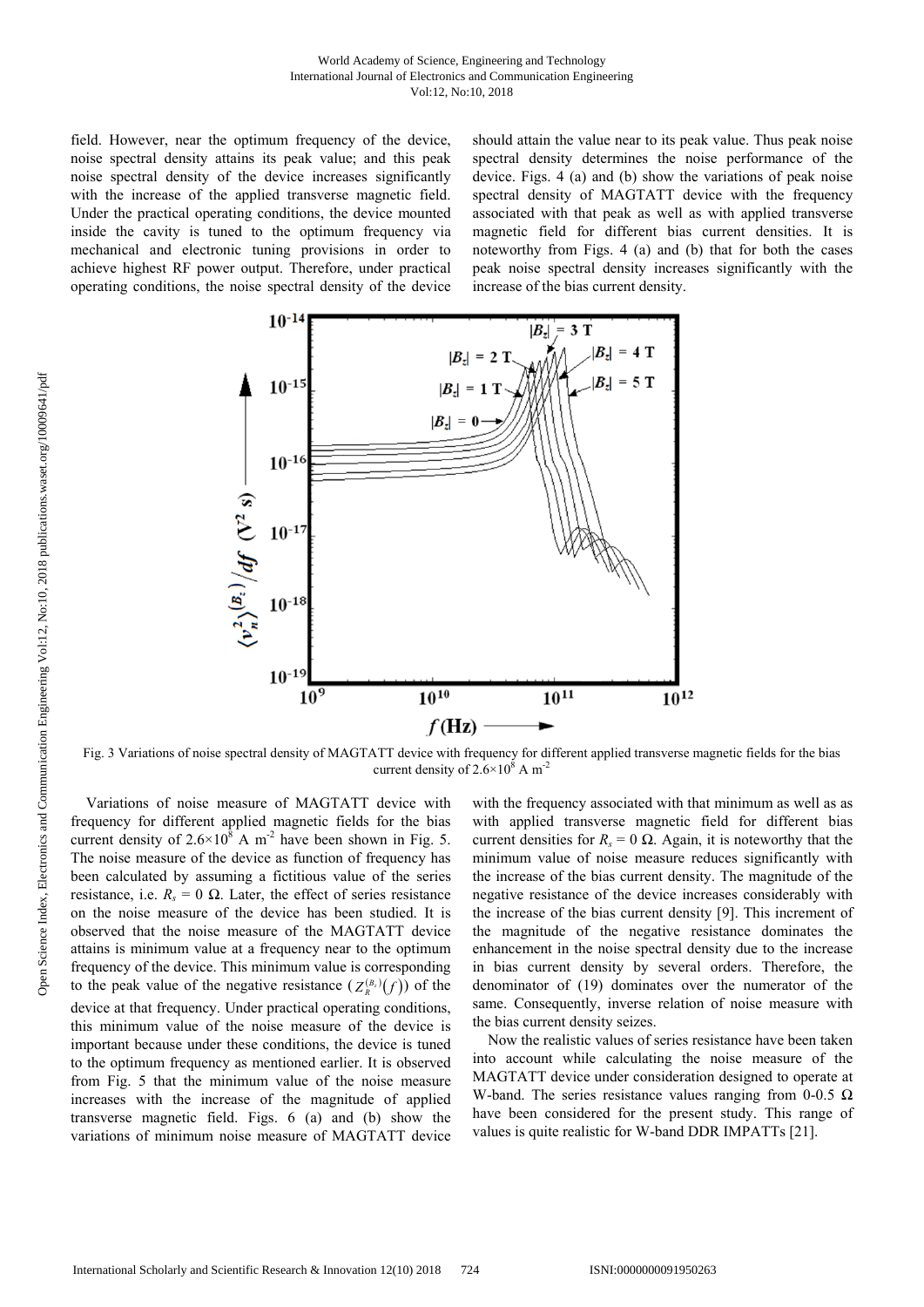World Academy of Science, Engineering and Technology International Journal of Electronics and Communication Engineering Vol:12, No:10, 2018



Fig. 4 Variations of peak noise spectral density of MAGTATT device with (a) the frequency associated with that peak and with (b) applied transverse magnetic field for different bias current densities



Fig. 5 Variations of noise measure of MAGTATT device with frequency for different applied transverse magnetic fields for the bias current density of 2.6×10<sup>8</sup> A m<sup>-2</sup> (assuming  $R_s = 0 \Omega$ )

Fig. 7 shows minimum noise measure of MAGTATT device with parasitic series resistance values for different applied transverse magnetic field at the bias current density of  $2.6 \times 10^8$  A m<sup>-2</sup>. It is observed from Fig. 7 that the noise measure increases significantly with the increase of the value of the series resistance. It is occurred since by increasing the value of *R<sub>s</sub>*, the factor  $\left(\frac{Z^{(\bar{B})}}{R}(f)\right) - R_s$  at the denominator of (19)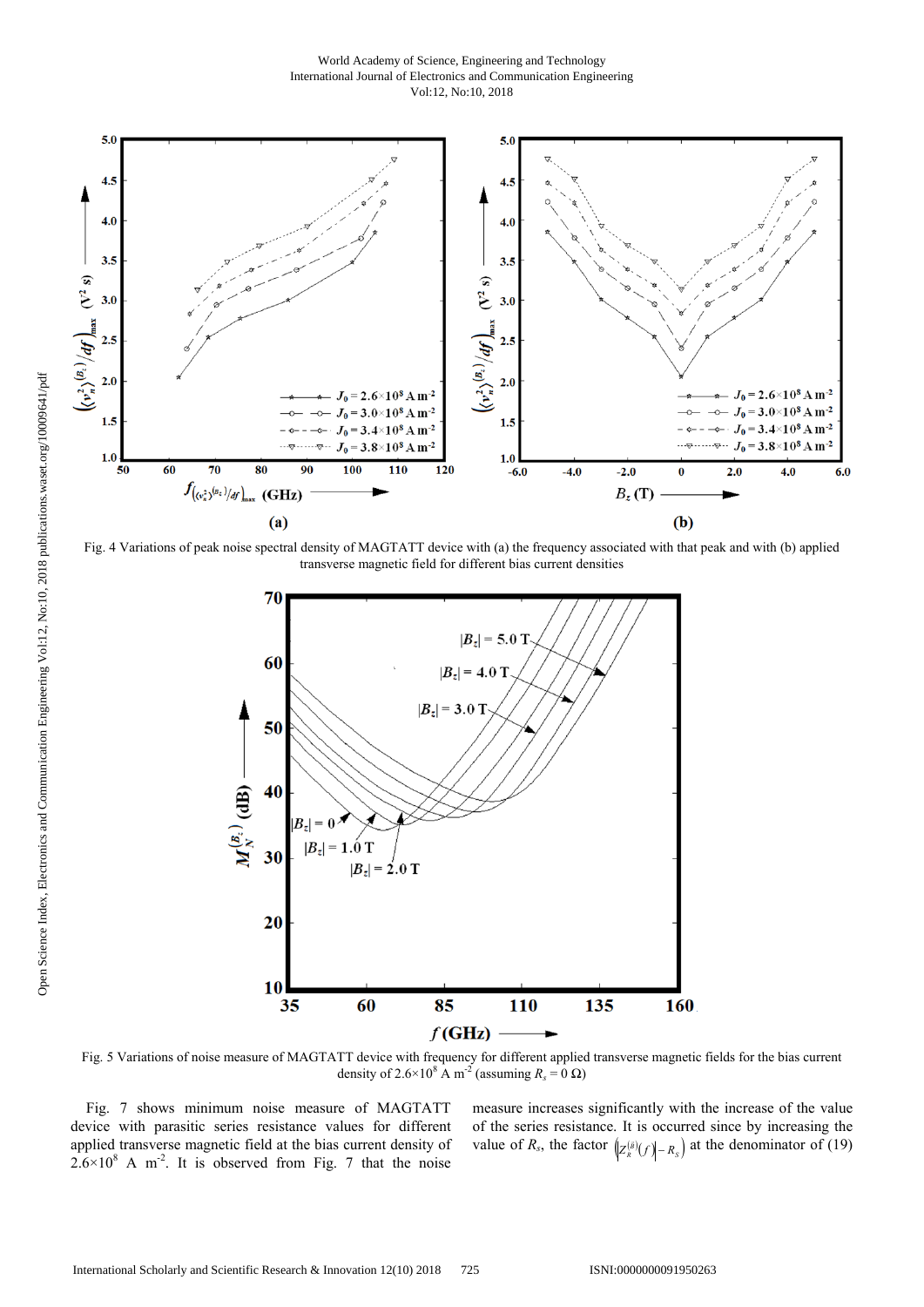decreases, which leads to increase in noise measure. Therefore, it can be concluded that, to keep the noise measure minimum, the series resistance of the device has to be kept as small as possible by proper design and fabrication of the device [18], [30], [31]. This fact has to be followed in order to obtain maximum RF power output from the device [18], [30], [31]. The minimum noise measure along with maximum RF power output is achievable for  $R_s = 0$  Ω.

The 1-D noise analysis of DDR Si IMPATT device designed to operate at W-band was reported by the authors earlier and noise measure of around 33-37 dB was obtained at the said frequency regime [16]-[19]. The 2-D noise simulation of the similar structure presented in this paper shows that the noise measure of it varies from 31.0 to 35.5 dB in absence of the magnetic field. The present 2-D simulation is expected to provide refined results as compared to the earlier one. However, the noise measure is observed to be increased significantly even above 38 dB in presence of the transverse magnetic field, which is an interesting and significant result. It was already reported that both the frequency and power tuning of the IMPATT devices are possible in considerable extent by means of transverse magnetic field [9] which can be considered as an additional terminal other than the bias current for tuning the power and frequency of IMPATT oscillators just like the optical tuning mechanism [17], [19]. But the results presented in this work indicate that the application of the magnetic field degrades the noise performance of the device. Analogous degradation of the noise performance of the device was observed earlier by the authors during the optical tuning of the IMPATT sources [16]-[19].

# VI. CONCLUSION

The provisions for the frequency and power tuning of the MAGTATT devices by using the transverse magnetic field were already reported by the authors in their earlier work [9]. The current study deals with the development of 2-D model for investigating the noise performance of MAGTATT devices. A 2-D model has been developed by the authors to study the noise performance of MAGTATT device based on Si designed to operate at W-band. It is found that the application of the magnetic field degrades the noise performance of the device. The noise performance of the source has to be sacrificed in some extent for implementing the magnetic field tuning of the RF properties of IMPATT sources. Moreover, the knowledge of this effect clearly indicates that an IMPATT source must be covered with appropriate magnetic shielding material in order to avoid undesirable shift in operating frequency and output power as well as unintentional increase of avalanche noise due to the presence of external magnetic field.



Fig. 6 Variations of minimum noise measure of MAGTATT device with (a) the frequency associated with that minimum and with (b) applied transverse magnetic field for different bias current densities (assuming  $R_s = 0 \Omega$ )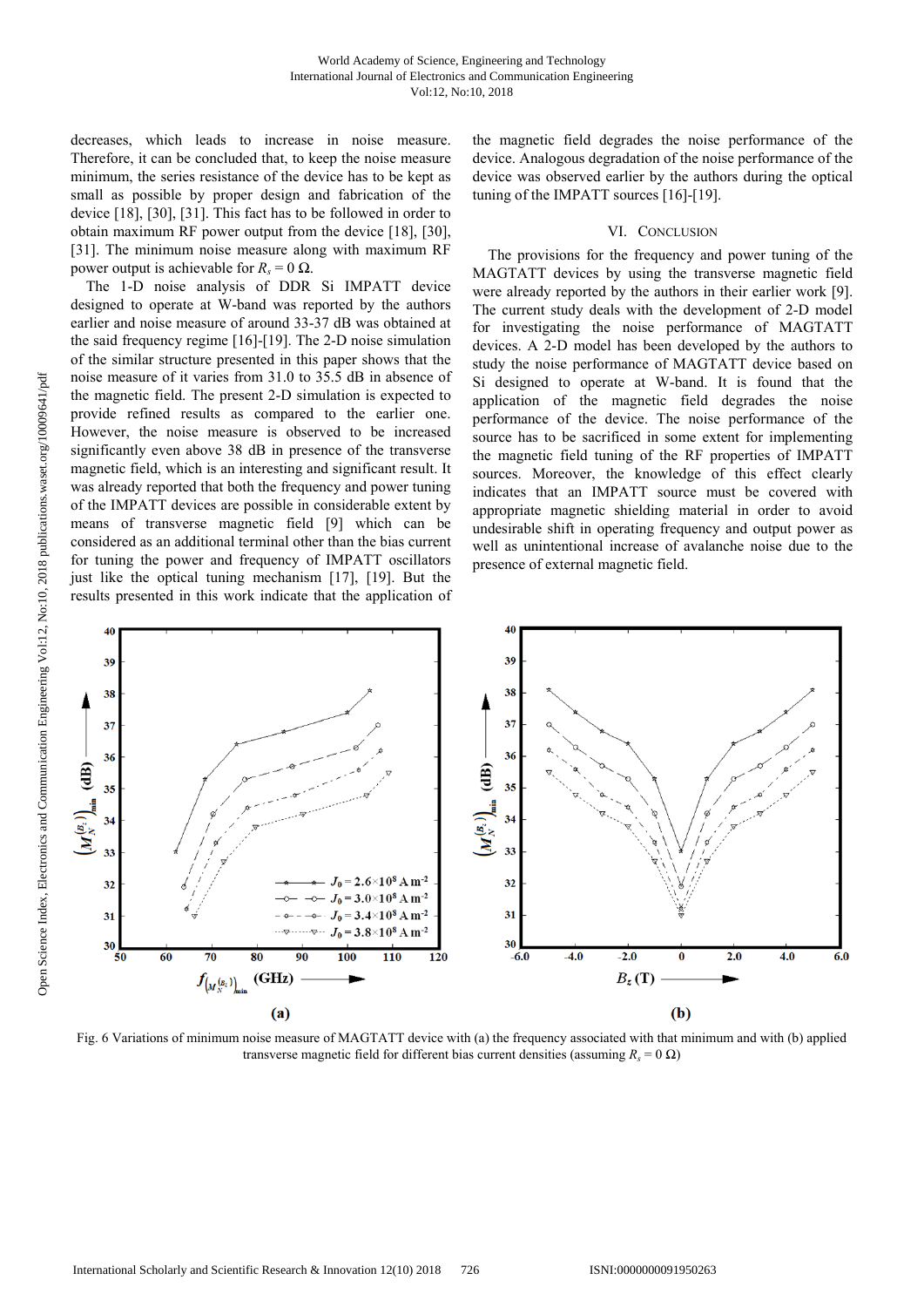World Academy of Science, Engineering and Technology International Journal of Electronics and Communication Engineering Vol:12, No:10, 2018



Fig. 7 Variations of minimum noise measure of MAGTATT device with series resistance for different applied transverse magnetic field at the bias current density of  $2.6 \times 10^8$  A m<sup>-2</sup>

#### ACKNOWLEDGMENT

Dr. Aritra Acharyya wishes to thank Cooch Behar Government Engineering College, WB, India, for providing excellent research facilities for carrying out the present work. Dr. Arindam Biswas wishes to thank Science and Engineering Research Board (SERB), India, for providing financial support for carrying out this research work through Early Career Research (ECR) Award scheme [grant number ECR/2017/000024/ES].

#### **REFERENCES**

- [1] M. Gilden, and M. E. Hines, "Electronic tuning effects in Read microwave avalanche diode," *IEEE Trans. on Electron. Devices*, vol. 13, pp. 169-175, 1966.
- [2] A. Schweighart, H. P. Vyas, J. M. Borrego, and R. J. Gutmann, "Avalanche diode structure suitable for microwave-optical interaction," *Solid-Sate Electron.* , vol. 21, pp. 1119-1121, 1978.
- H. P. Vyas, R. J. Gutmann, and J. M. Borrego, "Effect of hole versus electron photocurrent on microwave-optical interactions in impatt oscillators," *IEEE Transactions on Electron Devices*, vol. 26, pp. 232- 234, 1979.
- [4] J. R. Forrest, and A. J. Seeds, "Optical injection locking of impatt oscillators," *Electronics Letters*, vol. 14, pp. 626-627, 1978.
- [5] A. J. Seeds, and A. Augusto, "Optical control of microwave semiconductor devices," *IEEE trans. on Microwave Theory and Techniques*, vol. 38, pp. 577-585, 1990.
- [6] B. Glance, "A Magnetically Tunable Microstrip IMPATT Oscillator," *IEEE Transaction of Microwave Theory and Techniques*, vol. 21, pp. 425-426, 1973.
- [7] R. A. Pucel, and D. J. Mass "Microstrip propagation on magnetic substrates—Part I: Design theory," *IEEE Trans. Microwave Theory Tech*., vol. 20, pp. 304-308, 1972.
- [8] H. L. Hartnagel, G. P. Srivastava, P. C. Mathur, and V. Sharma, "Effect of Transverse Magnetic Field on the Power Output and Frequency of

IMPATT Oscillators," *physica status solidi (a)*, vol. 3, pp. 1K147-K149, 1975.

- [9] P. Banerjee, A. Acharyya, A. Biswas, and A. K. Bhattacharjee, "Effect of Magnetic Field on the RF Performance of Millimeter-Wave IMPATT Source," *Journal of Computational Electronics*, vol. 15, pp. 210-221, 2016.
- [10] A. S. Tager, "Current fluctuations in semiconductor (dielectric) under the conditions of impact ionization and avalanche breakdown," *Sov. Phys. Solid State*, vol. 4, pp. 1919-1925, 1965.
- [11] M. E. Hines, "Noise theory of Read type avalanche diode," *IEEE Trans. Electron Devices*, vol. 13, pp. 158-163, 1966.
- [12] H. K. Gummel, and J. L. Blue, "A small-signal theory of avalanchenoisein IMPATT diodes," *IEEE Trans. on Electron Devices*, vol. 14, pp. 569-580, 1967.
- [13] R. L. Kuvas, "Noise in IMPATT diodes: Intrinsic properties," *IEEE Trans. Electron Devices*, vol. 19, pp. 220-233, 1972.
- [14] G. N. Dash, J. K. Mishra, and A. K. Panda, "Noise in Mixed Tunneling Avalanche Transit Time (MITATT) diodes," *Solid State Electronics*, vol. 39, pp. 1473-1479, 1996.
- [15] J. K. Mishra, A. K. Panda, and G. N. Dash, "An extremely low-noise heterojunction IMPATT," *IEEE Trans. Electron Devices*, vol. 44, 2143- 2148, 1997.
- [16] A. Acharyya, M. Mukherjee, and J. P. Banerjee, "Noise Performance of Millimeter-wave Silicon Based Mixed Tunneling Avalanche Transit Time (MITATT) Diode," *International Journal of Electrical and Electronics Engineering*, vol. 4, 577-584, 2010.
- [17] A. Acharyya, S.Banerjee, and J. P. Banerjee, "Effect of Photo-Irradiation on the Noise Properties of Double-Drift Silicon MITATT Device," *International Journal of Electronics*, vol. 101, pp. 1270-1286, 2014.
- [18] P. Banerjee, Q. Hao, A. Biswas, A. K. Bhattacharjee and A. Acharyya, "Avalanche Noise in Magnetic Field Tunable Avalanche Transit Time Device," *in Proceedings of IEEE International Conference on Computer, Electrical and Communication Engineering (ICCECE), Kolkata, West Bengal, India*, 16th and 17th December, pp. 1-4, 2016, DOI: 10.1109/ICCECE.2016.8009570.
- [19] A. Acharyya, "RF Performance of IMPATT Sources and Their Optical Control,"*Lambert Academic Publishing, Germany*, 2015.
- [20] A. Acharyya, S.Banerjee, and J. P. Banerjee, "Effect of Junction